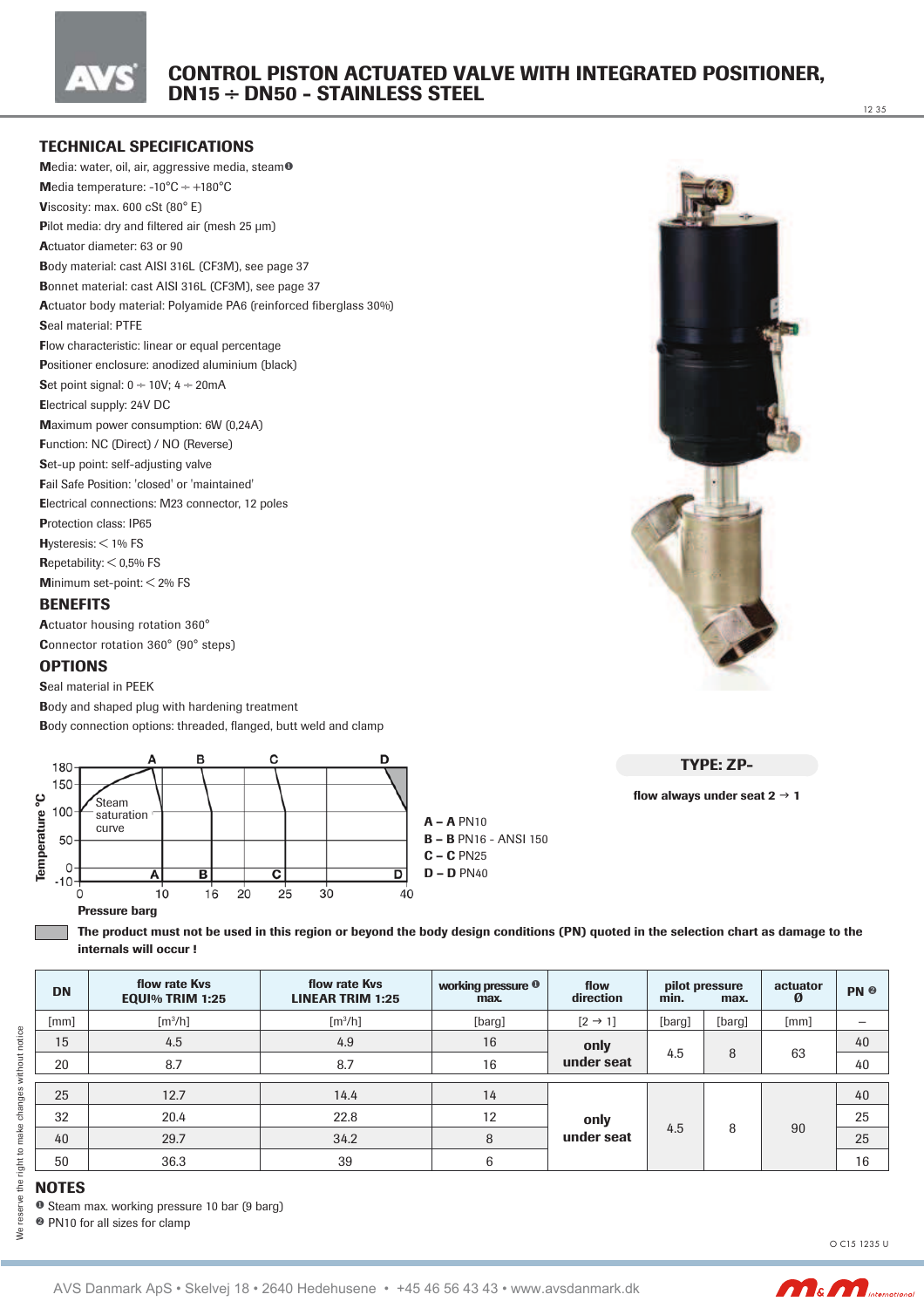

# **CONTROL PISTON ACTUATED VALVE WITH INTEGRATED POSITIONER, DN15 ÷ DN50 - STAINLESS STEEL**

## **ELECTRICAL CONNECTION PIN CONNECTOR**

| <b>PIN</b><br><b>No</b> | <b>Function</b>                                                   |
|-------------------------|-------------------------------------------------------------------|
|                         | + 24VDC (supply power)                                            |
| 2                       | $0-10V (+)$ set-point                                             |
| 3                       | 4-20 $mA (+) set$ -point                                          |
| 4                       | 0 (common set-point)                                              |
| 5                       | Alarm signal: 0V the valve works properly $/ +24V$ valve on alarm |
| 6                       | Test point                                                        |
| 7                       | Auto set-up/remote reset                                          |
| 8                       | 0 (supply power)                                                  |
| 9                       | Earth                                                             |
| 10                      | PRE-SET CONFIGURATION                                             |
| 11                      | NC.                                                               |
| 12                      | PRE-SET CONFIGURATION                                             |

| ဖာ<br>END    | <b>DIMENSIONS</b><br><b>&amp; WEIGHTS</b> |      | <b>DN15</b> | <b>DN20</b> | <b>DN25</b> | <b>DN32</b> | <b>DN40</b> | <b>DN50</b> |
|--------------|-------------------------------------------|------|-------------|-------------|-------------|-------------|-------------|-------------|
| ≏            | actuator                                  | [mm] | Ø63         |             | Ø90         |             |             |             |
| <b>WELDE</b> | A                                         | [mm] | 64          | 75          | 90          | 110         | 120         | 150         |
|              | B                                         | [mm] | 294         | 301         | 316         | 329         | 334         | 352         |
|              | C                                         | [mm] | 282.5       | 290         | 305         | 317         | 325         | 340         |
| <b>TdM</b>   | D                                         | [mm] | 269         | 274         | 285         | 292.5       | 297.5       | 306.5       |
|              | E                                         | [mm] | 75          | 75          | 88          | 88          | 88          | 88          |
| GAS          | weight                                    | [kg] | 2.4         | 2.5         | 3.3         | 3.7         | 3.9         | 4.6         |

| 7       | <b>DIMENSIONS</b><br><b>&amp; WEIGHTS</b> |      | <b>DN15</b> | <b>DN20</b> | <b>DN25</b>      | <b>DN32</b> | <b>DN40</b> | <b>DN50</b> |  |
|---------|-------------------------------------------|------|-------------|-------------|------------------|-------------|-------------|-------------|--|
|         | actuator                                  | [mm] | Ø 63        |             | $\varnothing$ 90 |             |             |             |  |
| EN1092  | A                                         | [mm] | 130         | 150         | 160              | 180         | 200         | 230         |  |
|         | B                                         | [mm] | 323         | 330         | 344              | 359         | 361         | 384         |  |
| FLANGED | C                                         | [mm] | 339.5       | 349.5       | 364.5            | 386         | 394         | 412.5       |  |
|         | D                                         | [mm] | 292         | 297         | 307              | 316         | 319         | 330         |  |
|         | E.                                        | [mm] | 75          | 75          | 88               | 88          | 88          | 88          |  |
|         | weight                                    | [kg] | 3.8         | 4.2         | 5.7              | 7.3         | 8.2         | 10.4        |  |

| 9<br>8<br>10<br>12<br>8 |  |
|-------------------------|--|

 $1235$ 



|       | <b>DIMENSIONS</b><br><b>&amp; WEIGHTS</b> |      | <b>DN15</b> | <b>DN20</b> | <b>DN25</b>      | <b>DN32</b> | <b>DN40</b> | <b>DN50</b> |
|-------|-------------------------------------------|------|-------------|-------------|------------------|-------------|-------------|-------------|
| B16.5 | actuator                                  | [mm] | Ø63         |             | $\varnothing$ 90 |             |             |             |
| ANSI  | A                                         | [mm] | 139.7       | 152.4       | 165.1            | 184.2       | 203.2       | 228.6       |
|       | B                                         | [mm] | 321         | 327         | 343              | 357         | 361         | 384         |
| 읍     | C                                         | [mm] | 336.5       | 346         | 361              | 375         | 382.5       | 406         |
| LANGI | D                                         | [mm] | 292         | 297         | 307              | 316         | 319         | 330         |
| 囸     | E                                         | [mm] | 75          | 75          | 88               | 88          | 88          | 88          |
|       | weight                                    | [kg] | 3.8         | 4.2         | 5.7              | 7.3         | 8.2         | 10.4        |

|               | <b>DIMENSIONS</b><br><b>&amp; WEIGHTS</b> |      | <b>DN15</b> | <b>DN20</b> | <b>DN25</b> | <b>DN32</b> | <b>DN40</b> | <b>DN50</b> |  |
|---------------|-------------------------------------------|------|-------------|-------------|-------------|-------------|-------------|-------------|--|
| 2852          | actuator                                  | [mm] | Ø63         |             | Ø90         |             |             |             |  |
|               | A                                         | [mm] | 102         | 114         | 140         | 159         | 159         | 190         |  |
| $\frac{1}{2}$ | B                                         | [mm] | 313         | 320.5       | 341         | 353.5       | 353.5       | 372         |  |
| AMP           | C                                         | [mm] | 286         | 291         | 310         | 318         | 329.5       | 340         |  |
| ಕ             | D                                         | [mm] | 269         | 274         | 285         | 292.5       | 297.5       | 306.5       |  |
|               | E                                         | [mm] | 75          | 75          | 88          | 88          | 88          | 88          |  |
|               | weight                                    | [kg] | 2.5         | 2.7         | 3.7         | 4.1         | 4.5         | 5.3         |  |

|             | <b>DIMENSIONS</b><br><b>&amp; WEIGHTS</b> |      | <b>DN15</b> | <b>DN20</b> | <b>DN25</b> | <b>DN32</b> | <b>DN40</b> | <b>DN50</b> |  |
|-------------|-------------------------------------------|------|-------------|-------------|-------------|-------------|-------------|-------------|--|
| BPE         | actuator                                  | [mm] | Ø63         |             | Ø90         |             |             |             |  |
| ASME        | A                                         | [mm] | 102         | 114         | 140         |             | 159         | 190         |  |
|             | B                                         | [mm] | 313         | 320.5       | 341         |             | 353.5       | 372         |  |
|             | C                                         | [mm] | 282.5       | 290         | 310         |             | 325         | 340         |  |
| <b>LAMP</b> | D                                         | [mm] | 269         | 274         | 285         |             | 297.5       | 306.5       |  |
| ت           | Е                                         | [mm] | 75          | 75          | 88          | 7           | 88          | 88          |  |
|             | weight                                    | [kg] | 2.5         | 2.7         | 3.7         |             | 4.5         | 5.3         |  |

We reserve the right to make changes without notice

 $l =$  not available